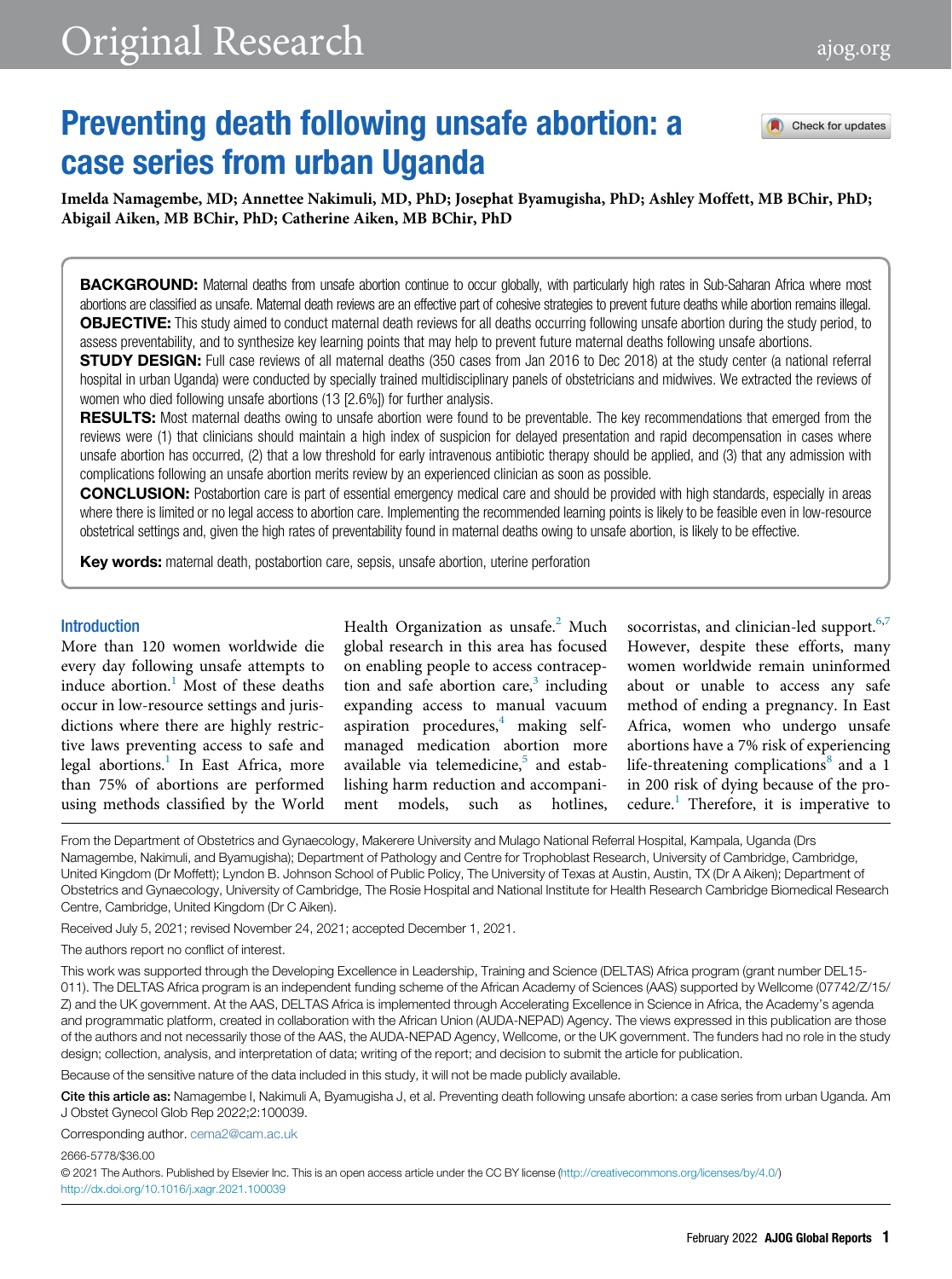# AJOG Global Reports at a Glance

#### Why was this study conducted?

This study aimed to conduct detailed maternal death reviews for cases of unsafe abortion in a low-resource obstetrical setting and generate learning points.

#### Key findings

Clinicians should maintain a high index of suspicion for delayed presentation and rapid decompensation in women who have undergone an unsafe abortion. A low threshold for early intravenous antibiotic therapy and involvement of experienced clinicians as soon as possible are recommended.

# What does this add to what is known?

Most deaths from unsafe abortion are potentially preventable with prompt and adequate management. The learning points generated are not resource intensive and are thus suitable for application in a low-resource obstetrical setting.

understand how to maximize the chance of survival for women suffering medical complications from unsafe abortion. Postabortion care remains an essential emergency medical intervention that should be supported world-wide<sup>[9](#page-5-8)</sup>; however, it is by no means universally available.<sup>[10](#page-5-9)</sup>

Several studies have examined firsthand narratives of women who accessed unsafe abortion, providing important insights into their circumstances and experiences.<sup>11,[12](#page-5-11)</sup> Although further studies provide insight into abortion complications experienced by women in lowresource settings, $13-15$  there is a lack of data specifically examining the clinical case narratives of women who have died following unsafe abortions. These narratives provide important learning for healthcare providers, in particular examining whether there were medical opportunities to prevent their deaths. Maternal death reviews, particularly in the context of other quality improvement work, are likely to be effective in reducing the risk of death and improving care. $16,17$  $16,17$ 

Here, we aimed to examine the cases of women who died because of unsafe abortion in urban Uganda. The study setting was a low-resource obstetrical environment where access to safe abortion is highly restricted; however, Ugandan national guidelines support the provision of postabortion care at both primary and referral level healthcare facilities.[18](#page-6-2) We reported the synthesized learning points from the cases of all women who died following unsafe

abortions in a tertiary obstetrics center throughout a 3-year period, drawing out important lessons for future care.

# Materials and Methods

We conducted a full case review of all maternal deaths at the study center between January 1, 2016, and December 31, 2018. During this period, 401 maternal deaths were identified in the register of maternity admissions, which was cross-checked against all mortuary records for women of reproductive age. Moreover, 51 cases were excluded as the medical notes were not identifiable or were incomplete or maternal death was not confirmed on the case review. Overall, 350 maternal deaths were included in the study cohort. Furthermore, we extracted the cases of women who died following unsafe abortions (13 [2.6%]) for further analyses.

The Mulago-Kawempe National Referral Site is the tertiary referral center for obstetrics in Uganda with between  $25,000$  and  $32,000$  deliveries per year.<sup>[19](#page-6-3)</sup> The center is one of the busiest maternity units in Africa and offers comprehensive obstetrics and gynecology services round the clock. The average number of maternal deaths at the center per year is approximately 136 to  $140^{20}$  $140^{20}$  $140^{20}$ The hospital is located in Kampala and serves a local low-resource urban population in addition to receiving referrals from other parts of Uganda.

All case notes were identified from the institutional records and retrieved by the study team. Each medical record was reviewed by members of a local multidisciplinary review team convened for the specific purpose of this study. All clinicians who participated in review panels (12 obstetricians and 8 highly experienced midwives) received specific training in maternal death case review by the study team and all signed a confidentiality agreement before reviewing any cases. All review panel members had received previous training in maternal death surveillance and response by the Ugandan Ministry of Health within 2 years and had some previous experience of conducting such reviews. Studyspecific training was conducted at faceto-face courses, each lasting 1.5 working days. Each course was led by members of the research team and involved multidisciplinary groups of 5 participants (usually 3 obstetricians and 2 midwives). A training slide was developed for didactic teaching, followed by group discussions and a practice review of deidentified case records to ensure consistent standards and familiarity with the research data collection tool. The research tool used for data collection was adapted from the standardized Ugandan national maternal death audit or review form with extra questions added to assess the preventability of death and detail any delays in care. The training involved specific practice on consensus building within multidisciplinary groups on these aspects of the death reviews.

All identifying information of both the patient and medical team were obscured from the review panel. Every panel involved at least 1 obstetrician and 1 experienced midwife who were familiar with usual clinical practice and facilities at the study center. The study team ensured that no clinician reviewed any case in which they had any personal involvement.

The review panels categorized each case according to key medical and demographic characteristics and produced a detailed narrative summary for each patient. Furthermore, the review panel recorded their opinion on the preventability of each death and any missed opportunities in the care provided. In the absence of postmortem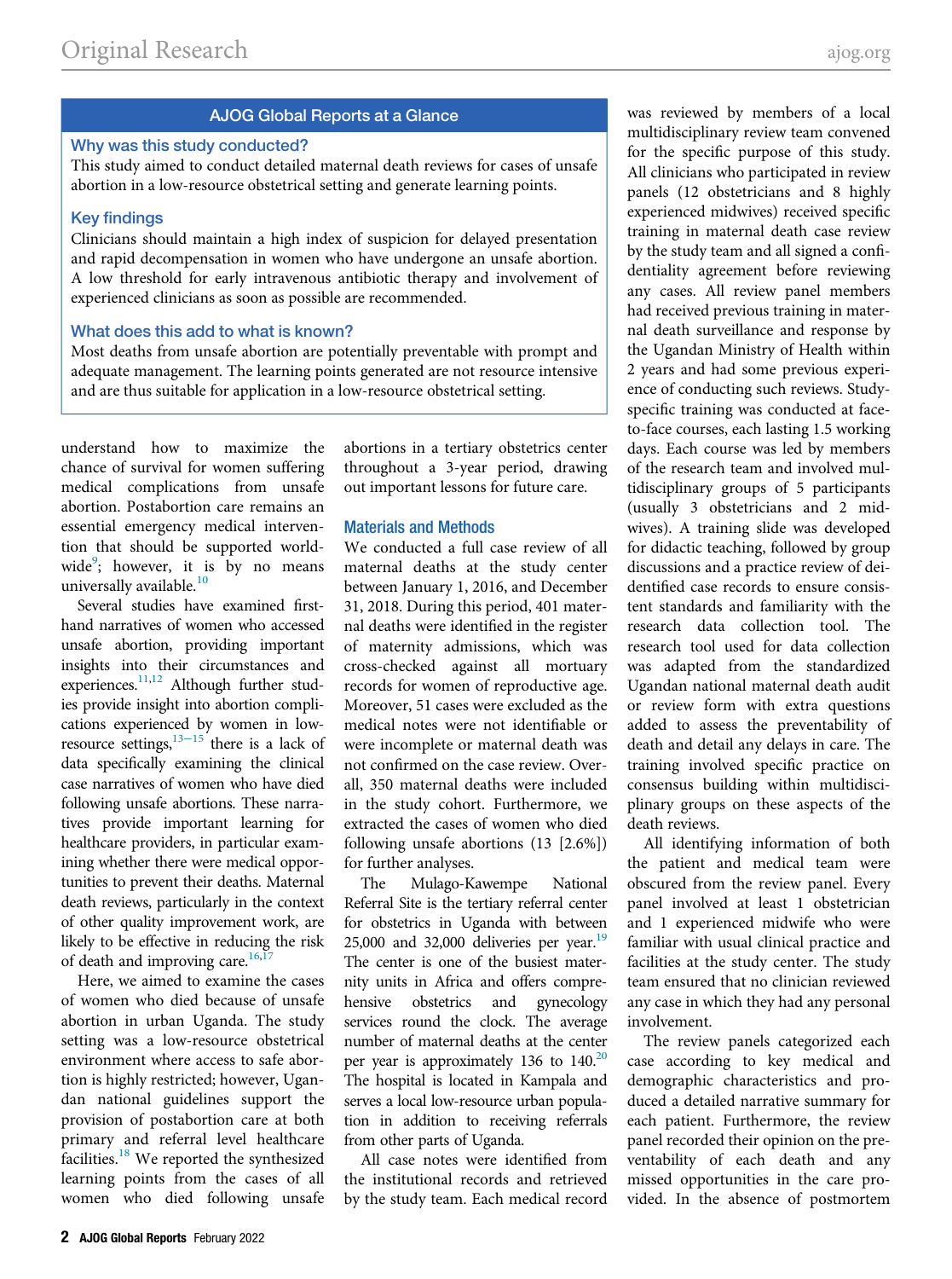<span id="page-2-0"></span>findings, all available sources of evidence were examined by the review panels to determine an accurate representation of the causes contributing to the death as specified by the International Classification of Diseases (ICD). The main source of information was the medical notes, a particularly detailed examination of the medical history, clinical findings, and contemporaneously recorded diagnoses of the treating clinicians. These were interpreted by the review panels given their extensive context-specific clinical experience. Moreover, the panel noted the diagnoses given on the maternal death audit forms (for those deaths audited). In several cases, the panel could consider documented collateral history (usually from a relative or friend) for patients who were admitted in critical condition plus some aspects of verbal autopsy from relatives and friends. Additional opinions on these aspects were sought where appropriate from other expert local clinicians—for example, obstetrical anesthetists or physicians. Each case summary was further independently reviewed by an international obstetrician who visited the study center on several occasions to become familiar with local contextual factors.

We presented summary statistics for the case reviews where death was because of unsafe abortion. Furthermore, cases were presented as anonymized illustrative narratives. The key elements of each case have been preserved, but some details have been changed to preserve the anonymity of the patient and small number suppression has been applied to demographic data to ensure anonymity where relevant.

The study was approved by the Makerere University Higher Degrees School of Medicine Research and Ethics Committee (#REC Ref 2018-001) and the Uganda National Council of Science and Technology (reference number SS4797).

# **Results Demographics**

The age range of the 13 women who died because of unsafe abortion was between 17 and 35 years, with a median age of 26 years [\(Table\)](#page-2-0). Of the 13 women,

## TABLE

# Characteristics of the mothers who died from complications of unsafe abortion (2016−2018)

| Maternal characteristic         | Frequency (n=13)     | Proportion (%) |      |
|---------------------------------|----------------------|----------------|------|
| Age (y)                         | $17 - 24$            | 5              | 38.5 |
|                                 | $25 - 29$            | 4              | 30.8 |
|                                 | $\geq 30$            | 4              | 30.8 |
| <b>Marital status</b>           | <b>Married</b>       | 6              | 46.2 |
|                                 | Unmarried or unknown | 7              | 53.8 |
| Distance travelled (km)         | $20$                 | 9              | 69.2 |
|                                 | >20                  | 4              | 30.8 |
| Referral status                 | Referred             | 7              | 53.8 |
|                                 | Not referred         | 6              | 46.2 |
| Admission to time of death (h)  | $<$ 24               | 5              | 38.5 |
|                                 | >24                  | 8              | 61.5 |
| Delays in care                  | Yes                  | 9              | 69.2 |
|                                 | No                   | 4              | 30.8 |
| Clinical condition on admission | Not critically ill   | 5              | 32.5 |
|                                 | Critically ill       | 8              | 61.5 |

6 were married (although several of these were brought to the hospital by a family member other than their husband), and the rest were unmarried or of unknown relationship status. Moreover, 11 women had previously delivered children. The 13 maternal deaths examined in the study left a total of 28 children of various ages motherless.

Key aspects of care relating to deaths from unsafe abortion were identified by the review panel. We presented each below, using both context from all 13 cases and illustrative narratives.

# Accessing medical care

Eight women lived within 10 km from the study center; however, the maximum distance traveled to reach the study center was 125 km. Seven women initially presented to another healthcare facility following their abortion and were subsequently transferred to the study center for escalated care.

In most cases (9/13), there was a delayed presentation of medical care, with women spending between 2 days and 2 weeks at home with various symptoms, including severe vaginal bleeding,

purulent vaginal discharge, and abdominal pain before seeking help.

On arrival at Mulago, 8 of the women were assessed by the admitting clinical team to be already critically ill or in extremis. The remainder were classed as either somewhat or significantly compromised. Of the 13 women, 8 had systolic blood pressures recorded on arrival at the hospital, which ranged from unrecorded to 102. All of the women who died had a respiratory rate of >20 cpm on admission.

The time between admission and death varied between 10 minutes and 6 days, with a median admission duration of 25 hours. Of note, 5 women were dead within 24 hours of reaching the study center. The women died on both weekdays and weekends in the same relative proportions.

# Narrative 1: delayed presentation for care

"Mary was a 34-year-old unmarried woman who lived in the suburb of urban Kampala with her 4 children. She had experienced several previous pregnancy losses. When Mary found herself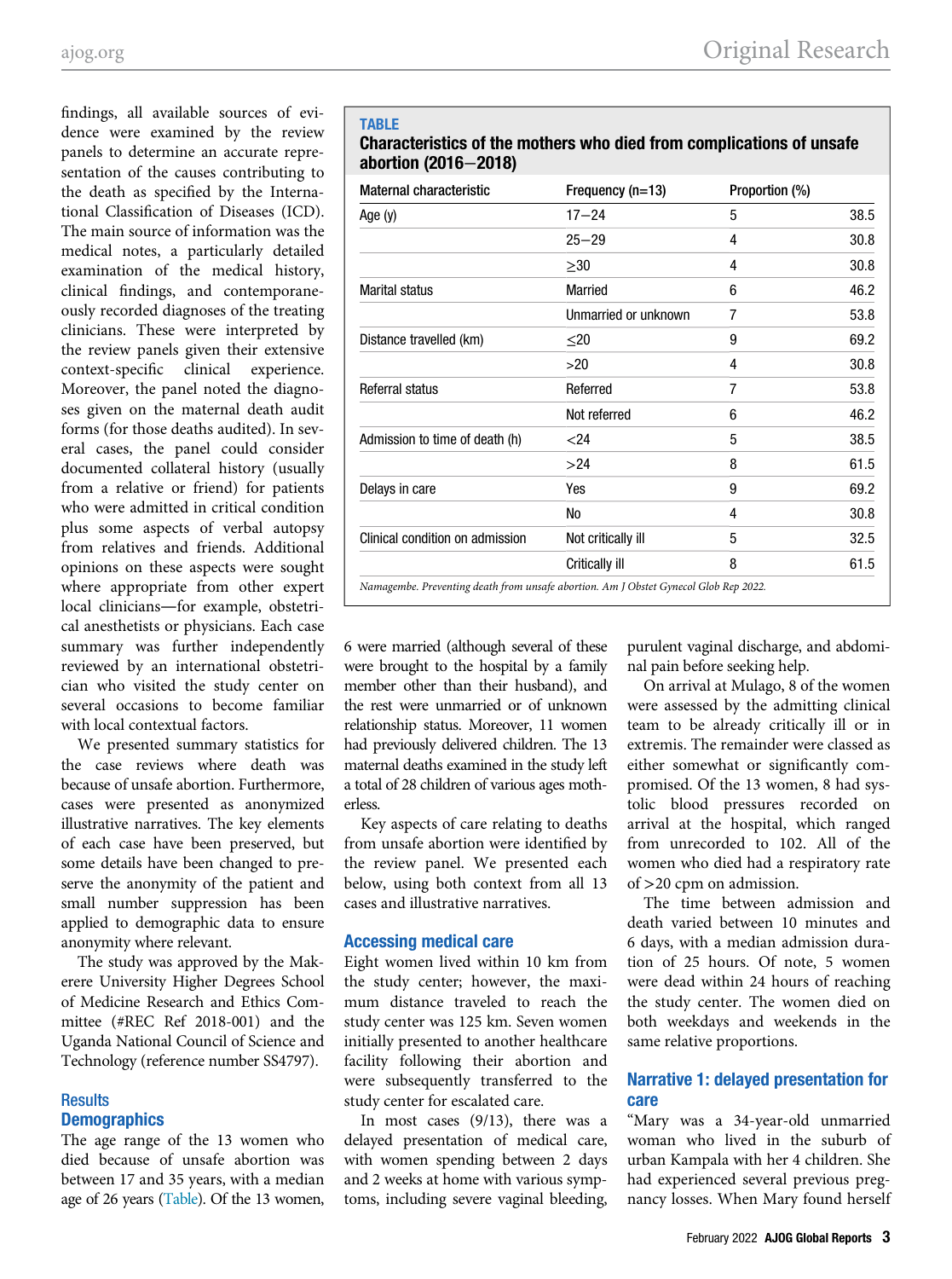pregnant for the eighth time, she visited a woman known locally to provide illegal abortions. The day after the procedure, she had severe pain and vaginal bleeding; however, she did her best to manage the symptoms at home.

Four days later, Mary had become increasingly sick with ongoing vaginal bleeding and spiking high fevers. She attended a local clinic where septic shock was quickly diagnosed and urgent transfer to the study center was arranged. On arrival, she was in critical condition, with high fever, blood pressure of 82/67 mm Hg, and a respiratory rate of 40 cpm. She was extremely pale and peripherally cool. She was peritonitic on abdominal examination, and uterine perforation was suspected. Plans were made by the admitting team for surgical management, but Mary died from overwhelming sepsis less than an hour after admission, before receiving any treatment."

#### **Diagnoses**

The primary diagnosis in 9 of 13 women who died following unsafe abortion was sepsis, which was also a secondary diagnosis in other cases. Uterine perforation was diagnosed in 5 cases, either clinically or at laparotomy. In 4 women, the primary diagnosis was hemorrhage, which was a secondary diagnosis in 5 cases.

A small proportion of the cohort tested positive for HIV, including at least 1 case in whom this was diagnosed for the first time. The observed likelihood of HIV infection was likely to reflect the overall prevalence of HIV infection, $21$ although most women who died were not tested during their admission.

## Narrative 2: complex presentation following abortion

"Sarah was a 19-year-old unmarried mother of 1 child living in downtown Kampala. On finding herself pregnant, Sarah sought an illegal abortion. After the procedure, she became gradually unwell throughout 5 days, initially with vaginal bleeding and pain. Moreover, she developed fever, acute-onset breathlessness, and chest pain. She attended

the study center complaining of severe difficulty in breathing.

At the study center, she was admitted by a resident who prescribed antibiotics for presumed sepsis and transfused a unit of blood for presumed hemorrhage. Sarah's vital signs were not recorded during her initial admission or thereafter; however, within 4 hours of arrival, she was unconscious and was producing blood-tinged sputum from her mouth and nose. She was not assessed by an attending-level doctor at this point or subsequently. Sarah died on day 5 of her admission from sepsis complicated by pulmonary embolism."

### **Treatments**

Six women were managed with intravenous (IV) antibiotics, but several other women for whom antibiotics were planned died before they were given. Four women had surgical intervention, all of whom had exploratory laparotomies, with or without uterine evacuation. Fewer than 3 women received misoprostol for medical management of retained products of conception. Of note, 3 women were given oxygen therapy before death, and <3 women received IV fluids. Three women received blood transfusions.

## Narrative 3: surgical management

"Joyce was a 29-year-old woman who lived in a rural area approximately 20 miles outside Kampala with her husband and 2 children. When she found out that she was pregnant for the third time, she traveled to Kampala for a surgical abortion performed at an unlicensed clinic. After the procedure, Joyce became increasingly unwell with severe abdominal pain and distention. She tried to return to the clinic where the abortion was performed for help, but she was told to go to the study center instead.

On arrival at the study center, Joyce was assessed and found to have frank peritonitis. A plan was made for an exploratory laparotomy. There was a delay in performing the procedure because of the lack of operating facilities and a delay in commencing IV antibiotics. On opening her abdomen, the

surgeon found that there was extensive blood and feces within the abdomen. Further exploration revealed a throughand-through perforation of the transverse colon. Despite surgical repair and antibiotic therapy, Joyce's condition deteriorated, and she died in the intensive care unit (ICU) 48 hours after admission from septic shock."

### Missed opportunities in medical care

The review panels considered that all but 1 of the 13 abortion-related deaths might have been prevented in the postabortion care phase. In 7 cases, the panel considered that there was a good chance that death would have been prevented had no delay in medical care occurred and had optimal treatments been available. Delays before presentation at the study center contributed to 9 deaths, and delays in receiving appropriate treatments after reaching the study center contributed to 6 deaths. Four women died while either awaiting ICU beds, which were all occupied, or awaiting a surgical procedure.

Only 3 women received blood transfusions, despite hemorrhage being implicated as a factor in 8 deaths. In at least 1 case, the lack of blood was determined by the review panel to have been a critical factor that could have prevented death. Three women did not have their vital signs monitored appropriately. Furthermore, failures to achieve IV access and administer therapeutic oxygen were noted. Review by an experienced clinician was highlighted by the review panel as a factor that might have helped to prevent death in several cases.

# Narrative 4: lack of blood and intensive care unit support

"Patience was a 26-year-old woman who lived in a village close to Kampala with her husband, 5 children, and her parents. Patience attended an unlicensed local clinic where a nonsterile instrument was inserted into the uterus to induce abortion. After the procedure, Patience began to bleed heavily. She attempted to manage the bleeding at home, but eventually, when she fainted while standing, her mother insisted that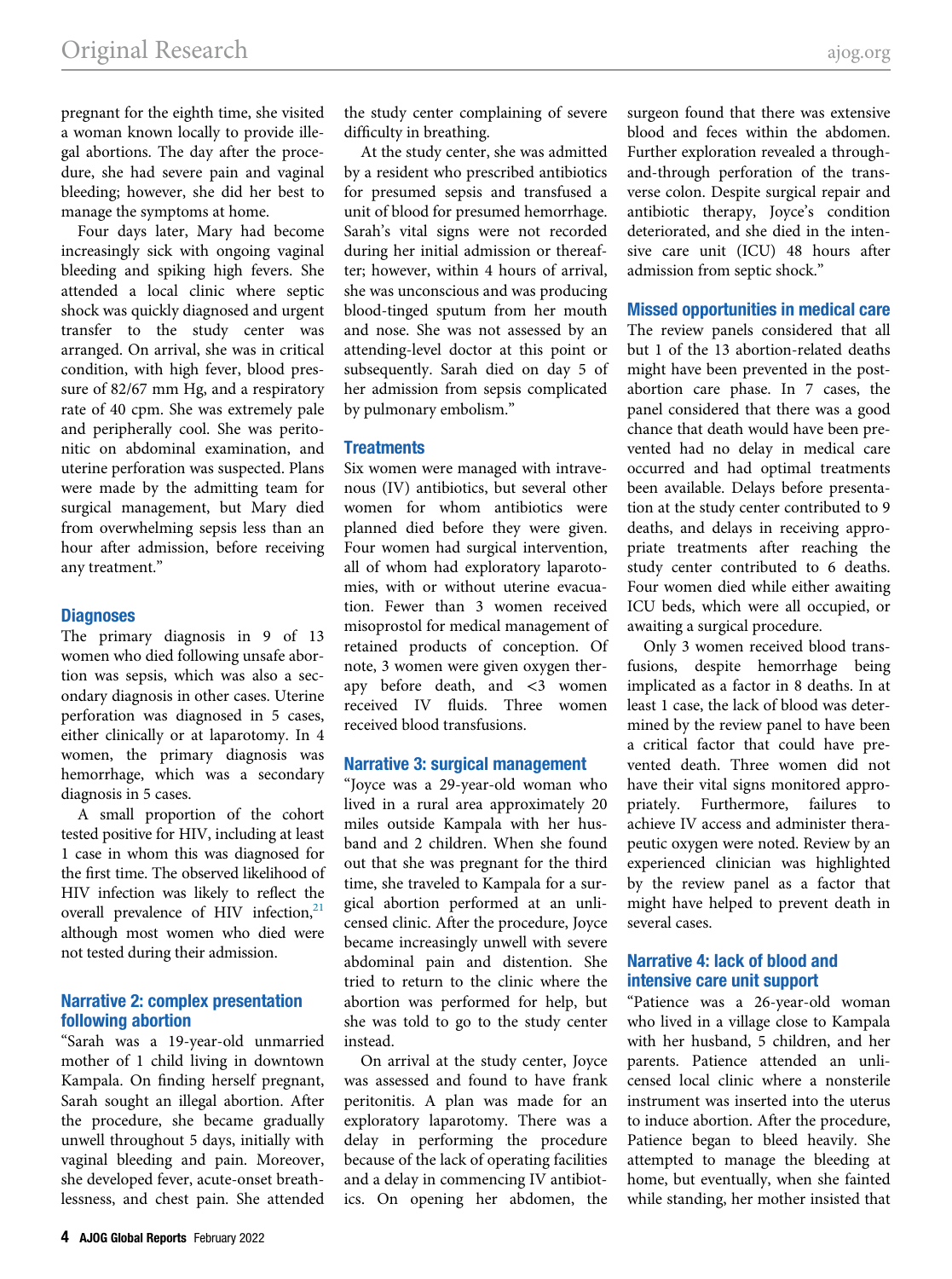she attend the study center for medical care.

By the time she arrived at the study center, Patience was in hypovolemic shock. IV access was difficult to obtain, and thus, she did not receive adequate initial fluid resuscitation. A uterine evacuation was performed with further bleeding and subsequent laparotomy in the operating theater, but there was no blood available to transfuse and no ICU bed available. Patience died from severe hemorrhage postoperatively."

# Case investigations and review

Of the 13 deaths, 5 (38%) were reported to the Ugandan Ministry of Health within a year of death occurring. None were reported within the recommended 7-day period, and the median reporting time was 287 days. Four cases (31%) were the subject of a local audit or review, with a median time to review of 213 days. None of the cases had a postmortem performed.

#### **Discussion**

Abortion remains illegal in Uganda outside of a limited set of circumstances when it may be performed by a physician to save maternal life or to preserve physical and mental health. Abortion access in Uganda was expanded in 2006 in the limited circumstances of rape, incest, and preexisting health conditions, such as HIV. However, in practice, abortion remains unobtainable for most Ugandan women $^{21-23}$  $^{21-23}$  $^{21-23}$ 

Approximately 46,000 women worldwide die per year following unsafe abortions<sup>24</sup>; however, there are few published recommendations to increase postabortion survival. In our case series, all but one of the deaths following unsafe abortion were considered preventable in the postabortion care phase by the review panel of local clinicians, underlining the importance of disseminating learning points from these cases.

#### Principal findings and results

As with many other causes of maternal death in low-resource settings, delays in medical care emerged as the first key theme in this review.<sup>[25,](#page-6-0)[26](#page-6-7)</sup> The general barriers to women accessing

reproductive healthcare in low-resource settings are well-documented elsewhere, including financial concerns, lack of transport, and caring responsibilities. $27$  $^{-29}$  $^{-29}$  $^{-29}$  However, tackling delays in the context of unsafe abortion poses additional specific challenges.

The Ugandan health policy supports the provision of postabortion care<sup>[30](#page-6-9)</sup>; however, previous studies have shown conflicting views among healthcare professionals about how this should be provided $31$  and inconsistent availability of care. $31,32$  $31,32$  Women who have undergone unsafe abortions may fear judgment from healthcare workers $31,33$  $31,33$  and legal punishment, including prosecution. $34$ Furthermore, previous studies have suggested that abortion is highly stigma-tized in Uganda.<sup>[35](#page-6-13)–37</sup>

Delay in seeking medical care is likely to be exacerbated by the nature of the injuries sustained by women undergoing unsafe abortions. Most deaths in our case series were because of sepsis, which was compounded by uterine perforation in more than half of women. Sepsis and uterine perforation are often slowly developing clinical presentations, which young and otherwise fit women may tolerate well until late in the disease course when they decompensate rap-idly.<sup>[38](#page-6-14)</sup> Plausibly, several women were included in this review who did not present for medical care until a week or more following an unsafe abortion did not themselves realize how unwell they were.

The second key emerging theme from our case series was delay in providing appropriate care after arrival at the appropriate level medical facility. Although several women were already unconscious and in critical condition on arrival, including 3 women who died within an hour of reaching the study center, we identified cases in which prompt intervention could reasonably have been expected to alter the outcome. The resource deficits detailed in our work were in keeping with previous work examining the capacity for postabortion care in Uganda, particularly accessing blood transfusion and main-taining surgical capacity.<sup>[18](#page-6-2)</sup> Limited ICU and operating theater capacity,

alongside difficulty in accessing blood for transfusion, were common themes in maternal death reviews from other causes in low-resource settings.<sup>[20](#page-6-4)[,39](#page-6-15),[40](#page-6-16)</sup> However, we additionally identified lack of experienced clinician review as contributing to the deaths from unsafe abortion. It is possible that this oversight is linked to the underrecognition of the high mortality associated with complications after unsafe abortions or may reflect an element of low pri[oritiza](#page-6-10)tion of such cases by clinical staff. $31-33$ 

In almost all the cases we reviewed, sepsis was an important element and contributed to death even when it was not the primary cause. Therefore, it is reasonable to have a low threshold for early antibiotic therapy for any woman who presents unwell following unsafe abortion.

# Clinical implications

Healthcare providers must recognize that women who have undergone an unsafe abortion are likely to present late for medical care and may be much sicker than they initially seem.

All cases where unsafe abortion has occurred or is suspected should have consideration of IV antibiotic therapy, because of the high incidence of sepsis, organ perforation, and peritonitis associated with unsafe abortion.

Experienced clinical review should be sought urgently, as soon as possible after admission, given that women who have undergone unsafe abortion often present late and are already extremely unwell.

#### Research implications

Performing similar studies in other lowresource obstetrical settings where unsafe abortion is common would enable cross-setting comparison and further refinement of our clinical recommendations for other contexts. Further review of unsafe abortion deaths following the implementation of our recommendations in the study center is a key future research goal.

#### Strengths and limitations

Our study has several important advantages. These included the systematic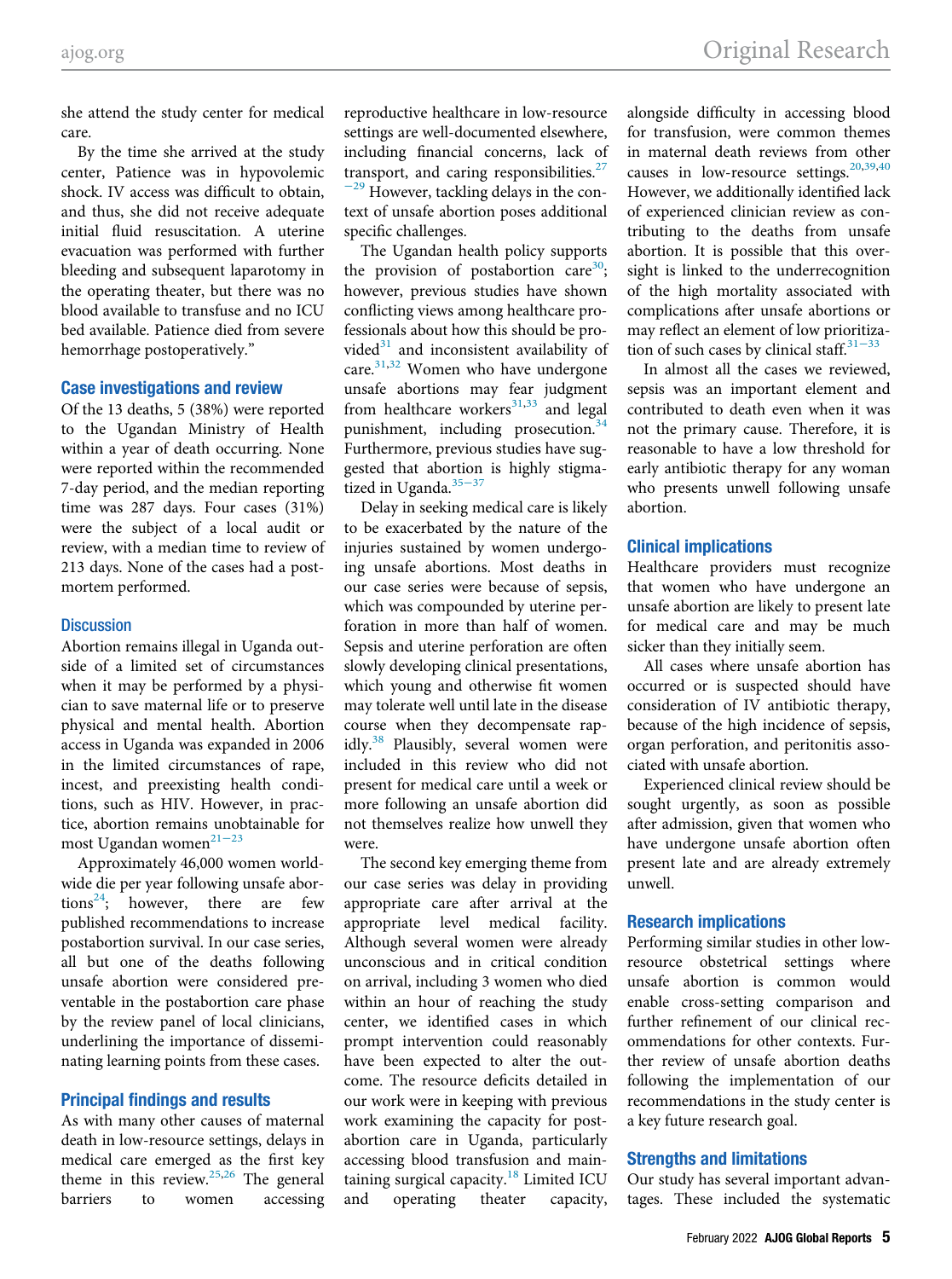<span id="page-5-3"></span>approach to identifying and screening cases, which resulted in 87% of maternal deaths throughout a 3-year period being available for review. This has enabled the collation of a relatively large single-cause case series of maternal deaths. These are particularly valuable data in the context of the cause of death that is difficult to study and a healthcare context where data collection poses considerable logistical challenges. Moreover, it provides important insight into the process and mechanism of maternal death in a context where postabortion care is complicated to access, for example, <10% of primary healthcare facilities in Uganda can provide basic postabortion care.<sup>[18](#page-6-2)</sup>

<span id="page-5-9"></span><span id="page-5-8"></span><span id="page-5-7"></span><span id="page-5-6"></span><span id="page-5-5"></span>Limitations of our study included that data collection was confined to a single center. However, as the national referral center, the study center receives complex cases from all areas of Uganda. Fewer than 25% of referral facilities in Uganda reported having the capacity to provide comprehensive postabortion care. $^{18}$  In the case series presented here, women were transferred to the study center from >100 km away. A further limitation was that the review panels were primarily composed of clinicians working in the same center. Although all data were fully anonymized and any clinician involved with a specific case was excluded from the review panel, the chance that an assessor may have been previously familiar with a case could not be completely excluded. However, this risk was somewhat mitigated by a scale in a center that delivers >25,000 women annually and experiences on average 2 to 3 maternal deaths per week. Further mitigation came from the involvement of independent clinicians from other Ugandan centers and international reviews of all cases.

<span id="page-5-12"></span><span id="page-5-2"></span><span id="page-5-1"></span><span id="page-5-0"></span>A further limitation related to the relatively low number of cases identified. Previous studies suggested that abortion accounts for 8% to 9% of maternal deaths, $24$  compared with 3% in our study. This may be the result of the high degree of stigma associated with accessing abortion in Uganda, resulting in women dying without presenting for care or concealing information about abortion. We identified several other unexplained deaths in early pregnancy within our wider study that could potentially have been attributable to unsafe abortion but had no definite information to classify them as such.

# <span id="page-5-4"></span>**Conclusions**

Regardless of the legal status of abortion in any healthcare setting, there is an ethical imperative to provide safe postabortion care. $41$  There is a paucity of evidence from maternal death reviews internationally dealing specifically with deaths associated with unsafe abortion and lack of high-quality postabortion care. We presented recommendations based on detailed maternal death reviews of women who died following unsafe abortions in a low-resource setting. Our key recommendations for managing women who present following unsafe abortion were that (1) clinicians should maintain a high index of suspicion that unsafe abortion may have occurred and be alert to the possibility of delayed presentation and rapid decompensation in these cases, (2) a low threshold for early IV antibiotic therapy should be applied, and (3) admission with complications of an unsafe abortion merits review by an experienced clinician as soon as possible. Educating healthcare workers and community engagement about existing local laws regarding abortion may help to reduce stigma and encourage earlier access to postabortion care.

#### <span id="page-5-11"></span><span id="page-5-10"></span>REFERENCES

1. World Health Organization. World Health Organization ICD-10: international statistical classification of diseases and related health problems, tenth revision; Geneva. 2019. Available at: [https://www.who.int/standards/classi](https://www.who.int/standards/classifications/classification-of-diseases)fications/classifi[cation-of-diseases.](https://www.who.int/standards/classifications/classification-of-diseases) Accessed December 21, 2021.

3. [Rashid S, Moore JE, Timmings C, et al. Eval](http://refhub.elsevier.com/S2666-5778(21)00037-X/sbref0003)[uating implementation of the World Health](http://refhub.elsevier.com/S2666-5778(21)00037-X/sbref0003) Organization'[s Strategic Approach to strength](http://refhub.elsevier.com/S2666-5778(21)00037-X/sbref0003)[ening sexual and reproductive health policies](http://refhub.elsevier.com/S2666-5778(21)00037-X/sbref0003) [and programs to address unintended](http://refhub.elsevier.com/S2666-5778(21)00037-X/sbref0003) [pregnancy and unsafe abortion. Reprod Health](http://refhub.elsevier.com/S2666-5778(21)00037-X/sbref0003) [2017;14:153.](http://refhub.elsevier.com/S2666-5778(21)00037-X/sbref0003)

4. [Tran NT, Greer A, Dah T, et al. Strengthen](http://refhub.elsevier.com/S2666-5778(21)00037-X/sbref0004)[ing healthcare providers](http://refhub.elsevier.com/S2666-5778(21)00037-X/sbref0004)' capacity for safe abor[tion and post-abortion care services in](http://refhub.elsevier.com/S2666-5778(21)00037-X/sbref0004) [humanitarian settings: lessons learned from the](http://refhub.elsevier.com/S2666-5778(21)00037-X/sbref0004) [clinical outreach refresher training model \(S-](http://refhub.elsevier.com/S2666-5778(21)00037-X/sbref0004)[CORT\) in Uganda, Nigeria, and the Democratic](http://refhub.elsevier.com/S2666-5778(21)00037-X/sbref0004) [Republic of Congo. Con](http://refhub.elsevier.com/S2666-5778(21)00037-X/sbref0004)fl Health 2021;15:20.

5. [Endler M, Lavelanet A, Cleeve A, Ganatra B,](http://refhub.elsevier.com/S2666-5778(21)00037-X/sbref0005) [Gomperts R, Gemzell-Danielsson K. Telemedi](http://refhub.elsevier.com/S2666-5778(21)00037-X/sbref0005)[cine for medical abortion: a systematic review.](http://refhub.elsevier.com/S2666-5778(21)00037-X/sbref0005) [BJOG 2019;126:1094](http://refhub.elsevier.com/S2666-5778(21)00037-X/sbref0005)–102.

6. [Zurbriggen R, Keefe-Oates B, Gerdts C.](http://refhub.elsevier.com/S2666-5778(21)00037-X/sbref0006) [Accompaniment of second-trimester abortions:](http://refhub.elsevier.com/S2666-5778(21)00037-X/sbref0006) [the model of the feminist Socorrista network of](http://refhub.elsevier.com/S2666-5778(21)00037-X/sbref0006) [Argentina. Contraception 2018;97:108](http://refhub.elsevier.com/S2666-5778(21)00037-X/sbref0006)–15.

7. [Matía MG, Trumper EC, Fures NO, Orchuela](http://refhub.elsevier.com/S2666-5778(21)00037-X/sbref0007) [J. A replication of the Uruguayan model in the](http://refhub.elsevier.com/S2666-5778(21)00037-X/sbref0007) [province of Buenos Aires, Argentina, as a pub](http://refhub.elsevier.com/S2666-5778(21)00037-X/sbref0007)[lic policy for reducing abortion-related maternal](http://refhub.elsevier.com/S2666-5778(21)00037-X/sbref0007) [mortality. Int J Gynaecol Obstet 2016;134](http://refhub.elsevier.com/S2666-5778(21)00037-X/sbref0007) [\(Suppl1\):S31](http://refhub.elsevier.com/S2666-5778(21)00037-X/sbref0007)–4.

8. [Qureshi Z, Mehrtash H, Kouanda S, et al.](http://refhub.elsevier.com/S2666-5778(21)00037-X/sbref0008) [Understanding abortion-related complications](http://refhub.elsevier.com/S2666-5778(21)00037-X/sbref0008) [in health facilities: results from WHO multicoun](http://refhub.elsevier.com/S2666-5778(21)00037-X/sbref0008)[try survey on abortion \(MCS-A\) across 11 sub-](http://refhub.elsevier.com/S2666-5778(21)00037-X/sbref0008)[Saharan African countries. BMJ Glob Health](http://refhub.elsevier.com/S2666-5778(21)00037-X/sbref0008) [2021;6:e003702.](http://refhub.elsevier.com/S2666-5778(21)00037-X/sbref0008)

9. [Singh S. Maddow-Zimet I. Facility-based](http://refhub.elsevier.com/S2666-5778(21)00037-X/sbref0009) [treatment for medical complications resulting](http://refhub.elsevier.com/S2666-5778(21)00037-X/sbref0009) [from unsafe pregnancy termination in the devel](http://refhub.elsevier.com/S2666-5778(21)00037-X/sbref0009)[oping world, 2012: a review of evidence from](http://refhub.elsevier.com/S2666-5778(21)00037-X/sbref0009) [26 countries. BJOG 2016;123:1489](http://refhub.elsevier.com/S2666-5778(21)00037-X/sbref0009)–98.

10. [Izugbara C, Wekesah FM, Sebany M,](http://refhub.elsevier.com/S2666-5778(21)00037-X/sbref0010) [Echoka E, Amo-Adjei J, Muga W. Availability,](http://refhub.elsevier.com/S2666-5778(21)00037-X/sbref0010) [accessibility and utilization of post-abortion](http://refhub.elsevier.com/S2666-5778(21)00037-X/sbref0010) [care in Sub-Saharan Africa: a systematic](http://refhub.elsevier.com/S2666-5778(21)00037-X/sbref0010) [review. Health Care Women Int 2020;41:732](http://refhub.elsevier.com/S2666-5778(21)00037-X/sbref0010)– [60.](http://refhub.elsevier.com/S2666-5778(21)00037-X/sbref0010)

11. Rehnström Loi U, Lindgren M, Faxelid E, [Oguttu M, Klingberg-Allvin M. Decision-making](http://refhub.elsevier.com/S2666-5778(21)00037-X/sbref0011) [preceding induced abortion: a qualitative study](http://refhub.elsevier.com/S2666-5778(21)00037-X/sbref0011) [of women's experiences in Kisumu. Kenya.](http://refhub.elsevier.com/S2666-5778(21)00037-X/sbref0011) [Reprod Health 2018;15:166.](http://refhub.elsevier.com/S2666-5778(21)00037-X/sbref0011)

12. [Kebede MT, Middelthon AL, Hilden PK.](http://refhub.elsevier.com/S2666-5778(21)00037-X/sbref0012) [Negotiating the social and medical dangers of](http://refhub.elsevier.com/S2666-5778(21)00037-X/sbref0012) [abortion in Addis Ababa: an exploration of](http://refhub.elsevier.com/S2666-5778(21)00037-X/sbref0012) [young, unmarried women](http://refhub.elsevier.com/S2666-5778(21)00037-X/sbref0012)'s abortion-seeking [journeys. Health Care Women Int](http://refhub.elsevier.com/S2666-5778(21)00037-X/sbref0012) [2018;39:186](http://refhub.elsevier.com/S2666-5778(21)00037-X/sbref0012)–207.

13. [Ziraba AK, Izugbara C, Levandowski BA,](http://refhub.elsevier.com/S2666-5778(21)00037-X/sbref0013) [et al. Unsafe abortion in Kenya: a cross-sec](http://refhub.elsevier.com/S2666-5778(21)00037-X/sbref0013)[tional study of abortion complication severity](http://refhub.elsevier.com/S2666-5778(21)00037-X/sbref0013) [and associated factors. BMC Pregnancy Child](http://refhub.elsevier.com/S2666-5778(21)00037-X/sbref0013)[birth 2015;15:34.](http://refhub.elsevier.com/S2666-5778(21)00037-X/sbref0013)

14. [Kalilani-Phiri L, Gebreselassie H, Levan](http://refhub.elsevier.com/S2666-5778(21)00037-X/sbref0014)[dowski BA, Kuchingale E, Kachale F, Kan](http://refhub.elsevier.com/S2666-5778(21)00037-X/sbref0014)[gaude G. The severity of abortion](http://refhub.elsevier.com/S2666-5778(21)00037-X/sbref0014) [complications in Malawi. Int J Gynaecol Obstet](http://refhub.elsevier.com/S2666-5778(21)00037-X/sbref0014) [2015;128:160](http://refhub.elsevier.com/S2666-5778(21)00037-X/sbref0014)–4.

15. [Calvert C, Owolabi OO, Yeung F, et al. The](http://refhub.elsevier.com/S2666-5778(21)00037-X/sbref0015) [magnitude and severity of abortion-related](http://refhub.elsevier.com/S2666-5778(21)00037-X/sbref0015) [morbidity in settings with limited access to](http://refhub.elsevier.com/S2666-5778(21)00037-X/sbref0015) [abortion services: a systematic review and](http://refhub.elsevier.com/S2666-5778(21)00037-X/sbref0015) [meta-regression. BMJ Glob Health 2018;3:](http://refhub.elsevier.com/S2666-5778(21)00037-X/sbref0015) [e000692.](http://refhub.elsevier.com/S2666-5778(21)00037-X/sbref0015)

<sup>2.</sup> [Ganatra B, Gerdts C, Rossier C, et al.](http://refhub.elsevier.com/S2666-5778(21)00037-X/sbref0002) [Global, regional, and subregional classi](http://refhub.elsevier.com/S2666-5778(21)00037-X/sbref0002)fication [of abortions by safety, 2010-14: estimates from](http://refhub.elsevier.com/S2666-5778(21)00037-X/sbref0002) [a Bayesian hierarchical model. Lancet](http://refhub.elsevier.com/S2666-5778(21)00037-X/sbref0002) [2017;390:2372](http://refhub.elsevier.com/S2666-5778(21)00037-X/sbref0002)–81.